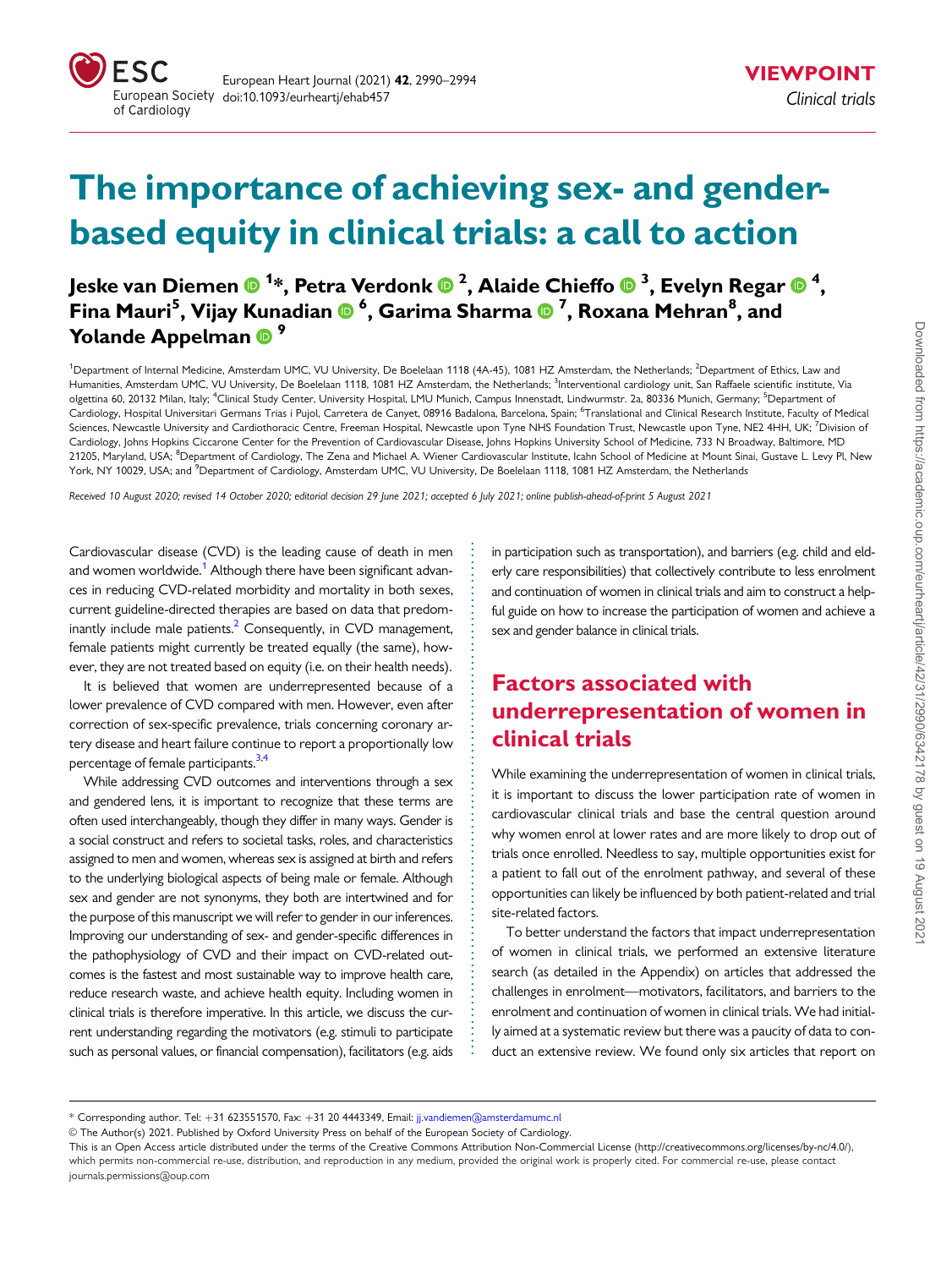## Sex and gender balanced (cardiovascular) medical trials

<span id="page-1-0"></span>

and study team

Trials with female corresponding authors demonstrated to have greater female participant enrollment



**Educating women and their social** network

Women's awareness of the threat of CVD appears to be very poor. For instance, only 8% to 20% of women are aware that CVD is the major cause of death for womer



nstreaming participatory re conducting clinical research

Stakeholders (i.e. patients) should play a key role in asking research questions, tailoring recruitment messages, develop and review recruitment materials, but also facilitate improvement of-recruitment - materials so they appeal to a broad audience



**Reducing barriers and trial burder** 

As women are often the primary caregivers, they are particularly vulnerable to study burden. Research has shown that trial-specific predictors of nonparticipation include lack of compensation, long follow-up duration, and intensive testing. Also, women are more likely to decline participation due to transportation issues



Educating medical professionals on sex and (nonlgender sensitive guidelines

Currently, the majority of research articles that meet the criteria to establish clinical recommendations do not include women, Subsequently, for a large portion of the CVD management we treat women equally but they are not treated based on eaulty



Mainstreaming diversity at professional education

Although recruiting a diverse workforce has been shown to improve equality, it has been demonstrated to be insufficient by itself to change certain assumptions. Hence, training of cultural competence of providers is needed to help challenge racial, gender, and ethnic assumptions



**Creating gender**admanan

Women tend to have more risk-averse behavior, which negatively influences their willinaness to enroll in clinical research. Hence, it might me more important to reinforce their personal health and to ensure safety

$$
\begin{array}{c}\n\mathbf{x} \\
\mathbf{y} \\
\mathbf{y} \\
\mathbf{y} \\
\mathbf{y}\n\end{array}
$$

Requiring sex and gender dimensions in submissions for journal and research funding

Integrating sex and gender increases the overall quality and relevance of research by avoiding biased studies based on sex stereotypes and on the male default model. Hereby fostering research for a sustainable future by improving outputs that take into account the needs and interests of the whole population.

**Graphical abstract** Recommendations for sex and gender balanced (cardiovascular) medical trials.

. motivators, facilitators, and barriers for women to participate in cardiovascular medical trials. $5-10$  $5-10$  Of these, three studies were conducted in the USA, $5-7$  two in Canada,  $9,10$  $9,10$  and one in Sweden,  $8$  and included 846 men and 1122 women. In general for both men and women, motivators included the possibility of access to a better and more continuous care, and altruistic values such as the desire to pro-mote science.<sup>[8,9](#page-4-0)</sup>

Interestingly, one study performed in Sweden found that financial motivators such as reimbursements to enrol in trials played only a minor role for both men and women in their decisions whether or not to participate in research.<sup>[8](#page-4-0)</sup> None of the studies reported on possible facilitators to improve participation rates in female participants. In terms of barriers, both male and female participants reported time constraints, apprehension towards being in a clinical trial with an experimental design or therapy, or the potential of an unfavourable outcome and risk of harm.<sup>11</sup>

Women declined more often to participate because they per-ceived a higher risk of harm from trial participation than men.<sup>[5](#page-4-0)</sup> Furthermore, women more often than men reported transportation problems as a reason to decline trial participation.<sup>9</sup> A high socioeconomic position (SEP) was associated with an increased willingness to participate among women.<sup>[5,12](#page-4-0)</sup> While this is a facilitator for higher SEP women to be enrolled in more clinical trials, this could potentially render women with lower SEP invisible or make them be even more underrepresented, thereby adding to the persistent disparity and inequity. Lastly, women who benefit from better representation and therapeutic benefit the most—i.e. women with a lower SEP—still

remain grossly underrepresented. Interestingly, a facilitator for men to enrol in clinical trials was the opportunity of receiving helpful advice on health and lifestyle.<sup>8</sup>

It is worth noting that two studies did not find any sex and gender differences in motivators.<sup>6,11</sup> However, one of these studies was not primarily designed to investigate sex- or gender-related differences.<sup>[11](#page-4-0)</sup> Furthermore, motivators, facilitators, and barriers are likely to differ per country and across health care systems. Researchers demonstrated that economic motivators were less important in Sweden, where health care is universally covered. $8$  Likewise, studies marking travel burden as a barrier to participate were conducted in Canada<sup>5</sup> and the USA.<sup>7</sup>

# Recommendations to improve representation of women in clinical trials

The solutions to improve the representation of women are multipronged and require a commitment from multiple stakeholders and society at large. While the details are beyond the purview of this paper, we listed the broad pillars of interventions below.

## Role of scientific journals and peerreviewed media outlets

. . . . . . . . . . . . . . . . . . . . . . . . . . . . . . . . . . . . . . . . . . . . . . . . . . . . . . . . . . . . . . . . . . . . . . . . . . . . . . . . . . .

Overall, a simple and swift solution would be for all scientific journals to require authors to address sex and gender differences to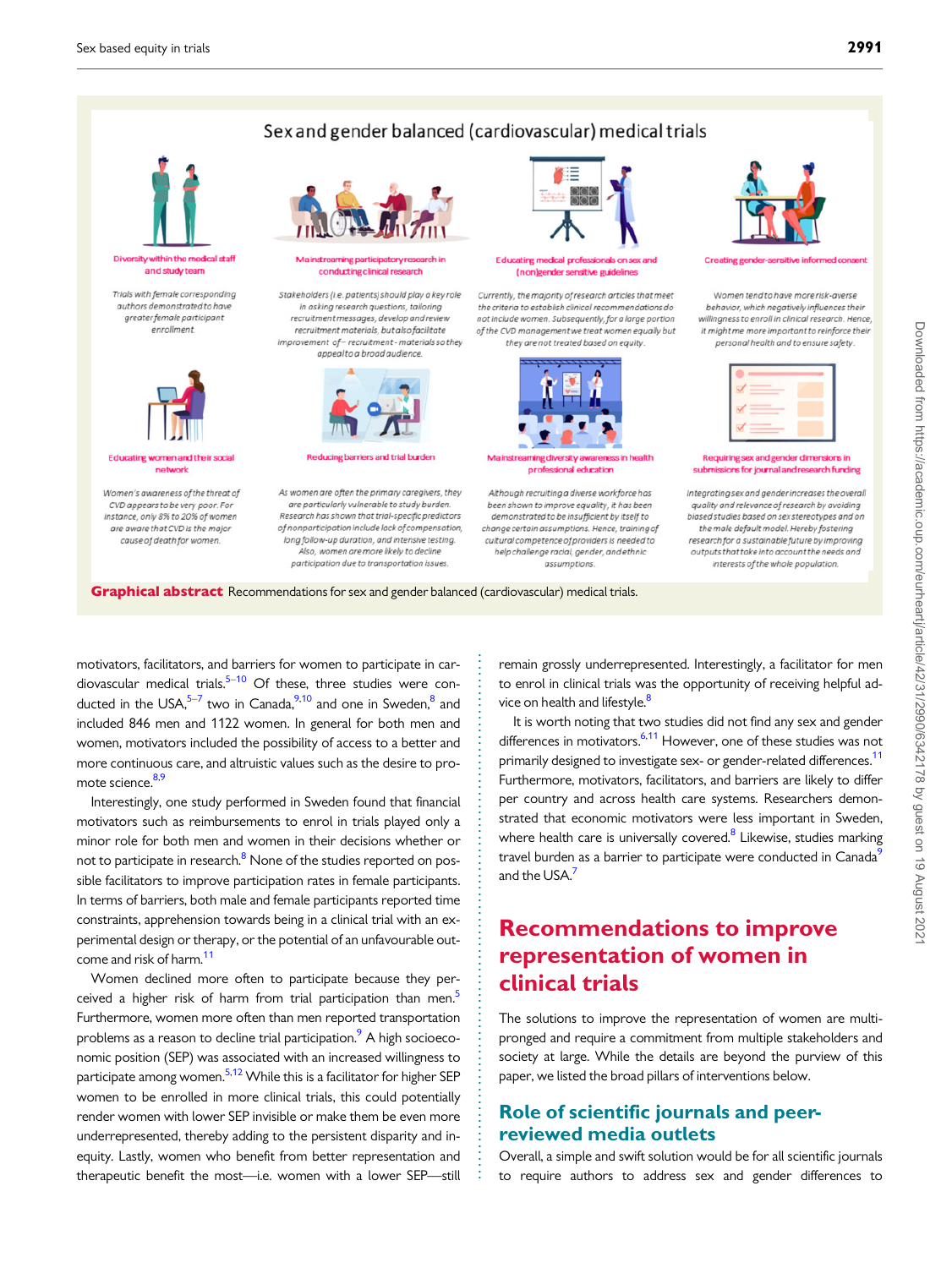<span id="page-2-0"></span>publish—cardiovascular—manuscripts.<sup>[13](#page-4-0)</sup> Note that such mandatory measures usually do not prompt the aspired change in mind-set, but may lead to a 'tick the box' approach. Hence, to fully transform the research ethos towards more inclusiveness, we advocate for a multilevel approach. First, we need research to determine sex and gender differences in motivators, facilitators, and barriers to participate in cardiovascular research because the few studies conducted so far are all relatively small survey-based cohorts, leaving the rationale behind participating or declining participation in cardiovascular clinical research a black box. However, we need such knowledge to develop interventions that may boost the participation of women in trials. Second, scientific journals need to have focused issues on sex and gendered data in CVD and this will facilitate more research in this realm. Lastly, volunteer science organizations can work with medical journals in improving the knowledge of female patients on this issue, so when the opportunity to participate in a clinical trial arises, there is more awareness and willingness on their end to participate.

### Improvement in randomized controlled clinical trial design

Frameworks that are designed to integrate health equity considerations into the design of randomized trials should be implemented in research. For example, PROGRESS Plus (Place of residence, Race, Occupation, Gender, Religion, Education, Socio-economic status, Social capital and "Plus" that includes other context specific factors) provides a useful framework to review multiple and intersecting social determinants of health in research design.<sup>14</sup> However, while such frameworks tell us how to integrate female participants in research, they do not inform us how to recruit them to participate in trials in the first place.

#### Increase diversity of the research team

One way to increase the participatory rate of women in trials is to ensure a diverse research team.<sup>[15](#page-4-0)</sup> A recent study demonstrated appalling numbers. Of the clinical trial results published in JAMA, The Lancet, and New England Journal of Medicine from 1 January 2014 to 31 December 2018, women constituted only 10.1% of clinical trial leadership committees.<sup>16</sup> A diverse workforce is better capable of understanding diverse participant populations and, hence, tailoring research products better to participants. Moreover, the inclusion of diversity within research teams may provide a source of more inclusivity, such as participatory research in which patients are included in the development of research questions, designs, analysis, and authoring of studies. For instance, in the Netherlands, 'Harteraad' is a patients' organization for people with CVD and mediates in involving so-called 'end-users' or stakeholders in the design and conduction of cardiovascular trials. Stakeholders can play a key role in asking research questions, tailoring recruitment messages, developing and reviewing recruitment materials, but also facilitating improvement of—recruitment—materials with appeal to a broad audience.

## Developing sex and gendered educational curricula in medicine

Designing and implementing sex- and gender diversity-responsive education is needed to prepare medical students, residents, and researchers for a diverse patient population in the future. Examples of additional training include the online courses developed by the 'Sex and Gender Health Collaborative'. Incorporating these important curricula at early stages of medical education can have a ripple effect downstream.<sup>17</sup> A summary of the above proposed course of action is depicted in [Graphical abstract](#page-1-0).

#### Improving access to clinical trial sites

Improving access to the centres participating in trials and other logistics such as onsite childcare or transportation can support women. In addition, improving the level of comfort and the overall clinical trial experience from informed consent to the use of biological specimens might help women feel more at ease. Deeper insights into how women make the informed decisions and who do they rely on are important as well. Women make decisions differently from men, which means that the same enrolment process may yield different enrolment rates by sex and gender. There are some data that women may take more time to gather to make an informed decision, they may require more sources of input and need to rely on the opinions of close friends, family members and external parties.<sup>18</sup>

In conclusion, these are challenging times where a sense of urgency to establish sex and gender equality is increasing. It appears, however, that barriers for women to participate in cardiovascular clinical trials are not yet lifted. Overall, women need extra reassurance of their significant value to participate in a clinical research setting and support to participate including solutions for mobility problems. The factors behind underrepresentation are likely to differ per country, regions and across cultures and health care systems, as there is no 'one size fits all' solution. By implementing the right frameworks for trial designs, including more women in the leadership of clinical trial committees and inviting female patients to participate in the discussion of the design, researchers will be more likely to overcome some of the barriers mentioned above. In the future, patients will hopefully no longer be viewed as a means to an end to complete a trial, but rather as equal partners in participatory research. Such involvement will not only help to improve patients' recruitment and retention in trials, but most importantly help to achieve more societally relevant knowledge related to both women and men. We must continue to strive for more health equity that begins with improved representation of women in generating our scientific evidence. This is a call to action.

#### Funding

. . . . . . . . . . . . . . . . . . . . . . . . . . . . . . . . . . . . . . . . . . . . . . . . . . . . . . . . . . . . . . . . . . . . . . . . . . . . . . . . . . . . . . . . . . . . . . . . . . . . . . . . . . . . . . . . . . . . . . . . . . . . . . . . . . . . . . . . . . . . . . . . . . . . . . . . . . . . . . . . . . . . . . . . . . . .

G.S. is supported by the Blumenthal Scholarship in Preventive Cardiology.

## Statement of contribution

J.J.K.D. was involved with initial idea of the narrative review, conducted the literature research, and has written both the initial and final draft of the manuscript. P.V. was involved with initial idea of the narrative review, as well as the initial and final draft of the manuscript and has approved the final draft of the manuscript. A.C. was involved with the initial and final draft of the manuscript and has approved the final draft of the manuscript. E.R. was involved with the initial and final draft of the manuscript and has approved the final draft of the manuscript. J.M. was involved with the initial and final draft of the manuscript and has approved the final draft of the manuscript. V.K.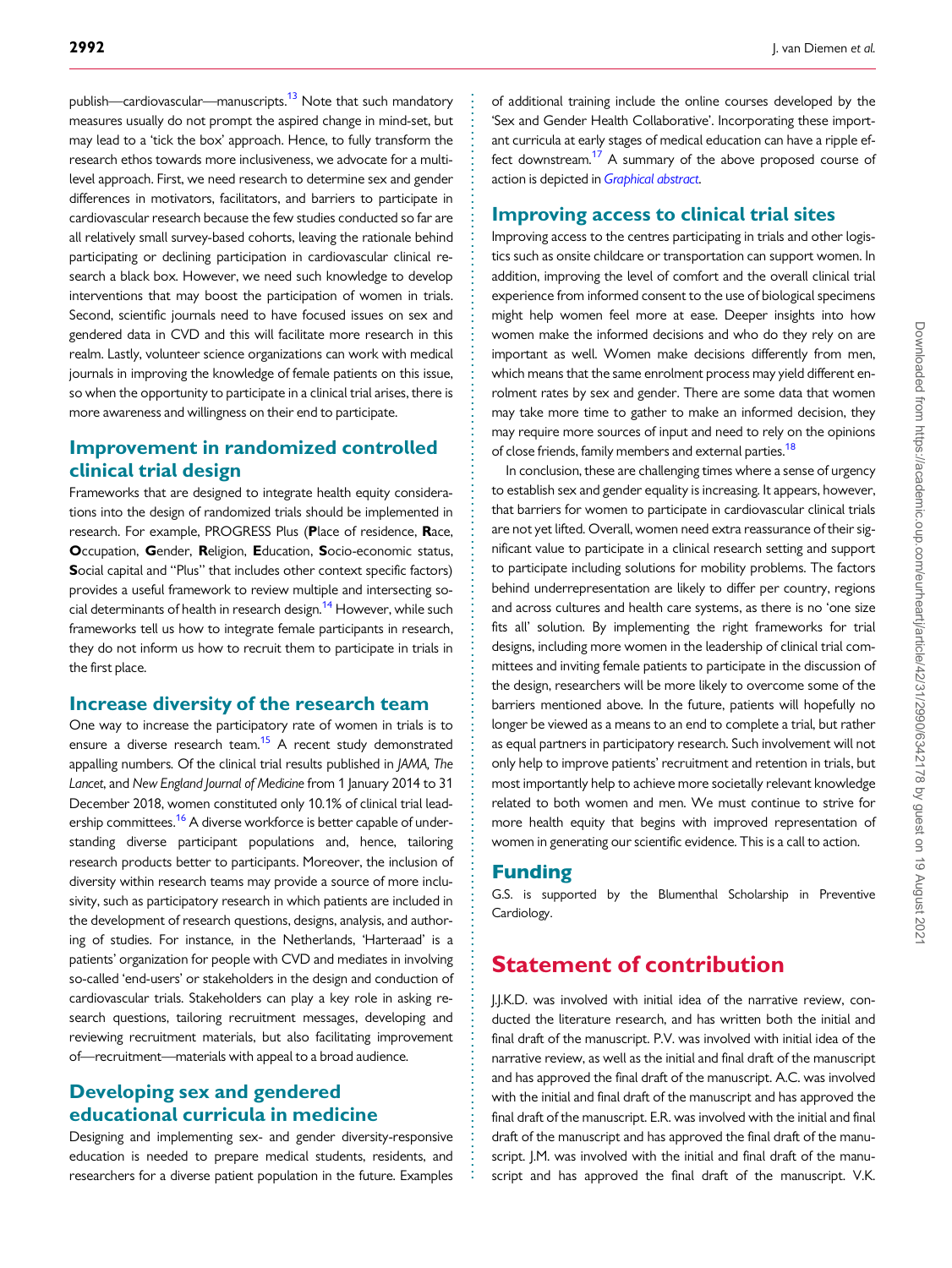<span id="page-3-0"></span>

. involved with the initial and final draft of the manuscript and has approved the final draft of the manuscript. G.S. was involved with the initial and final draft of the manuscript and has approved the final draft of the manuscript. R.M. was involved with the initial and final draft of the manuscript and has approved the final draft of the manuscript. Y.A. was involved with initial idea of the narrative review, as well as the initial and final draft of the manuscript, and has approved the final draft of the manuscript.

Conflict of interest: none declared.

# Appendix

(('cardiovascular disease'/exp OR 'cardiovascular system'/exp OR 'cardiovascular agent'/exp OR 'cardiology'/exp) AND 'clinical study'/ exp AND ((participat\* OR 'take part' OR enroll\* OR recruit\*) NEAR/4 (barrier\* OR motivation\* OR reason\* OR refus\* OR declin\* OR accept\* OR rationale)):ti, ab, kw) NOT (('cardiovascular disease'/exp OR 'cardiovascular system'/exp OR 'cardiovascular agent'/exp OR 'cardiology'/exp) AND 'clinical trial (topic)'/exp AND

((participat\* OR 'take part' OR enroll\* OR recruit\*) NEAR/4 (barrier\* OR motivation\* OR reason\* OR refus\* OR declin\* OR accept\* OR rationale)):ti

#### **References**

. . . . . . . . . . . . . . . . . . . . . . . . . . . . . . . . . . . . . . . . . . . . . . . . . . . . . . . . . . . .

- [1](#page-0-0). Vogel B, Acevedo M, Appelman Y, Bairey Merz CN, Chieffo A, Figtree GA, Guerrero M, Kunadian V, Lam CSP, Maas AHEM, Mihailidou AS, Olszanecka A, Poole JE, Saldarriaga C, Saw J, Zühlke L, Mehran R. The Lancet Women and Cardiovascular Disease Commission: reducing the global burden by 2030. Lancet 2021;397:2385–2438.
- [2](#page-0-0). Mosca L, Benjamin EJ, Berra K, Bezanson JL, Dolor RJ, Lloyd-Jones DM, Newby LK, Pina IL, Roger VL, Shaw LJ, Zhao D, Beckie TM, Bushnell C, D'Armiento J, Kris-Etherton PM, Fang J, Ganiats TG, Gomes AS, Gracia CR, Haan CK, Jackson EA, Judelson DR, Kelepouris E, Lavie CJ, Moore A, Nussmeier NA, Ofili E, Oparil S, Ouyang P, Pinn VW, Sherif K, Smith SC, Jr., Sopko G, Chandra-Strobos N, Urbina EM, Vaccarino V, Wenger NK. Effectiveness-based guidelines for the prevention of cardiovascular disease in women—2011 update: a guideline from the American Heart Association. Circulation 2011;123:1243–1262.
- [3](#page-0-0). Scott PE, Unger EF, Jenkins MR, Southworth MR, McDowell TY, Geller RJ, Elahi M, Temple RJ, Woodcock J. Participation of women in clinical trials supporting FDA approval of cardiovascular drugs. J Am Coll Cardiol 2018;71: 1960–1969.
- [4](#page-0-0). Jin X, Chandramouli C, Allocco B, Gong E, Lam CSP, Yan LL. Women's participation in cardiovascular clinical trials from 2010 to 2017. Circulation 2020;141: 540–548.